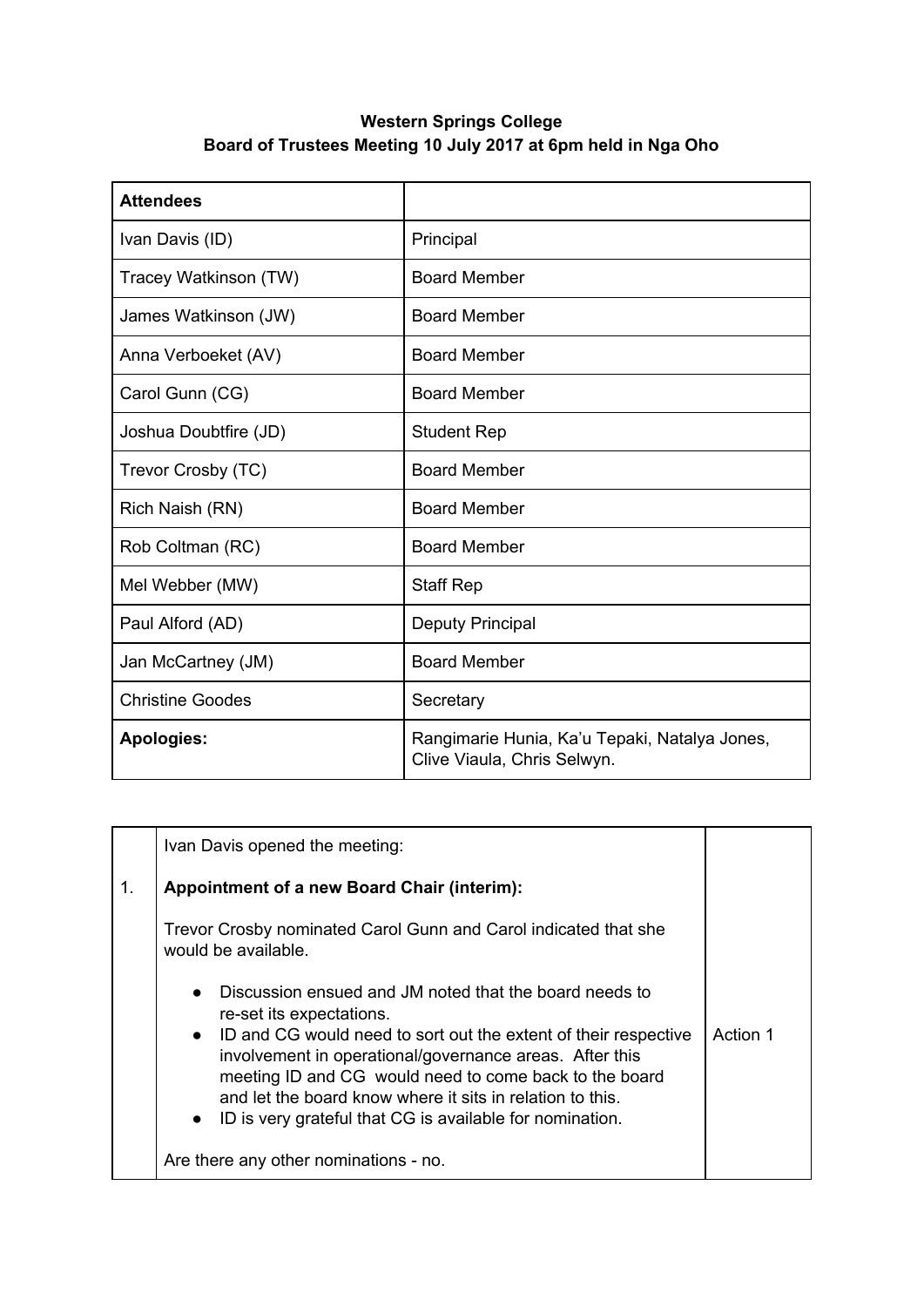|    | <b>Resolution:</b><br>Trevor Crosby nominated Carol Gunn to the position of Board<br>Chair. (Trevor Crosby/Jan McCartney - carried).<br>• Carol Gunn took the chair.<br>JW has had a conversation with RH and she has suggested                                                                                                                                                                                                                                                                                                                                                                                                                                                                                                                                                                                                                                                                                                                                                                    |                      |
|----|----------------------------------------------------------------------------------------------------------------------------------------------------------------------------------------------------------------------------------------------------------------------------------------------------------------------------------------------------------------------------------------------------------------------------------------------------------------------------------------------------------------------------------------------------------------------------------------------------------------------------------------------------------------------------------------------------------------------------------------------------------------------------------------------------------------------------------------------------------------------------------------------------------------------------------------------------------------------------------------------------|----------------------|
|    | that the board holds a self review.<br>JW has consulted Ray Webb who has just gone through this<br>$\bullet$<br>process with a school he is connected with. JW would like the<br>board to consider this.<br>• Out of this self review could come some feedback on our sub<br>committee structure.<br>A review using the NZSTA tool kit to be undertaken.<br>MW to find out more about this and she could do this by the<br>end of next week.                                                                                                                                                                                                                                                                                                                                                                                                                                                                                                                                                       | Action 2             |
|    | <b>Resolution:</b><br>ID moved that the board initiate a self review using the NZSTA<br>tool kit. (Ivan Davis/Anna Verboeket - carried).                                                                                                                                                                                                                                                                                                                                                                                                                                                                                                                                                                                                                                                                                                                                                                                                                                                           |                      |
| 2. | <b>Casual Vacancy:</b><br>We have eight weeks to decide if this is done by selection or<br>election.<br>• JL's term is up to 2019.<br>JM noted that we need to look at the skills the board requires.<br>Do we delay a decision until after a review? Should we fill the<br>vacancy through selection or election?<br><b>Resolution:</b>                                                                                                                                                                                                                                                                                                                                                                                                                                                                                                                                                                                                                                                           |                      |
|    | MW put that we follow the process to appoint, by selection, a new<br>parent representative trustee to the board of trustees. (Mel<br>Webber / Anna Verboeket - carried)                                                                                                                                                                                                                                                                                                                                                                                                                                                                                                                                                                                                                                                                                                                                                                                                                            |                      |
| 3. | <b>Relative Priorities of Board Funded Expenditure for Identified</b><br><b>Priorities:</b><br>TC talked to the tabled document 'Estimates of Local Funded<br>$\bullet$<br>Activities 2017. These figures are an indication only because<br>exact information can only be accessed when a staff member<br>returns from annual leave.<br>JM would like a proper spread sheet so the board can<br>$\bullet$<br>understand and re- prioritise if needed.<br>JM would like to have a report on how the Study Awards went.<br>$\bullet$<br>In future we need the Business Case first.<br>ID reported that Joanne from International Students will<br>$\bullet$<br>present at the September meeting. This will enable the board<br>to understand International's level of funding.<br>Discussion around Strategic and Annual Plan.<br>$\bullet$<br>The Board needs to sign off the Strategic and Annual Plans.<br>$\bullet$<br>JM and ID to meet next week. ID to ring JM to arrange a time<br>$\bullet$ | Action 3<br>Action 4 |